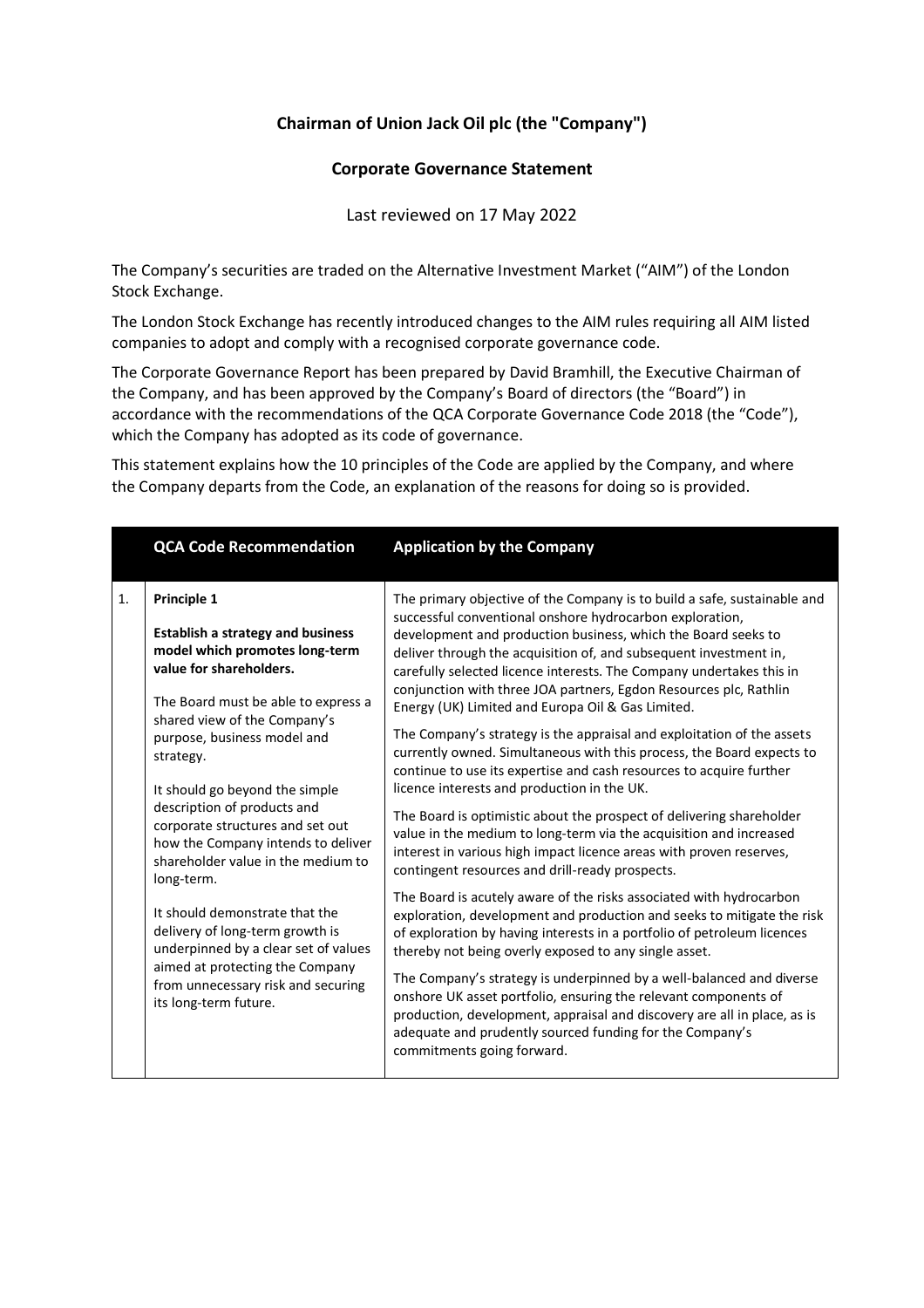| 2. | <b>Principle 2</b>                                                                                                                                                                                               | Since the Company's incorporation in January 2011, members of the                                                                                                                                                                                                                                                                                                                                                                                                                                     |
|----|------------------------------------------------------------------------------------------------------------------------------------------------------------------------------------------------------------------|-------------------------------------------------------------------------------------------------------------------------------------------------------------------------------------------------------------------------------------------------------------------------------------------------------------------------------------------------------------------------------------------------------------------------------------------------------------------------------------------------------|
|    | Seek to understand and meet<br>shareholders' needs and<br>expectations.<br>Directors must develop a good<br>understanding of the needs and<br>expectations of all elements of the<br>Company's shareholder base. | Board have been very active in encouraging and participating in direct<br>dialogue with shareholders in order to ensure the Company's<br>shareholders are kept regularly updated and are able to discuss<br>strategy and performance directly with the Board (subject always to<br>compliance with legal and regulatory requirements, including the<br>Market Abuse Regulations ("MAR")). This also allows the Board to<br>obtain a clear understanding of shareholders' motivations and<br>concerns. |
|    | The Board must manage<br>shareholders' expectations and<br>should seek to understand the<br>motivations behind shareholder<br>voting decisions.                                                                  | Direct communication with shareholders is achieved primarily through<br>the timely release of regulatory news, via a regulatory information<br>service, which can be accessed through various channels, including the<br>London Stock Exchange website www.londonstockexchange.com and<br>the Company's website www.unionjackoil.com.                                                                                                                                                                 |
|    |                                                                                                                                                                                                                  | In addition to the dissemination of regulatory news, the Company also<br>seeks to keep its shareholders informed of current developments and<br>performance via interviews and speaking events at various<br>conferences.                                                                                                                                                                                                                                                                             |
|    |                                                                                                                                                                                                                  | All shareholders are encouraged to attend the Company's Annual<br>General Meeting ("AGM"), where the directors are available to answer<br>questions. Investors also have access to current information on the<br>Company through its website and via genuine enquiries sent to:<br>info@unionjackoil.com.                                                                                                                                                                                             |
|    |                                                                                                                                                                                                                  | Investor communications are managed by the Executive Chairman, in<br>conjunction with the Company's Nominated Adviser.                                                                                                                                                                                                                                                                                                                                                                                |
|    |                                                                                                                                                                                                                  | Due to investor speculation around junior hydrocarbon companies, the<br>Board recognises the particular importance of regular, clear and timely<br>communications with shareholders, to ensure that they are kept<br>abreast of major developments and potential risks in respect of the<br>Company and the industry without delay.                                                                                                                                                                   |
|    |                                                                                                                                                                                                                  | Management believes that shareholders are seeking a return on their<br>investment primarily through capital appreciation as a result of<br>exploration and appraisal success. Management prudently manages the<br>Company to ensure that work programmes are fully funded and uses<br>the Board's technical expertise to reduce or mitigate the risk of<br>exploration.                                                                                                                               |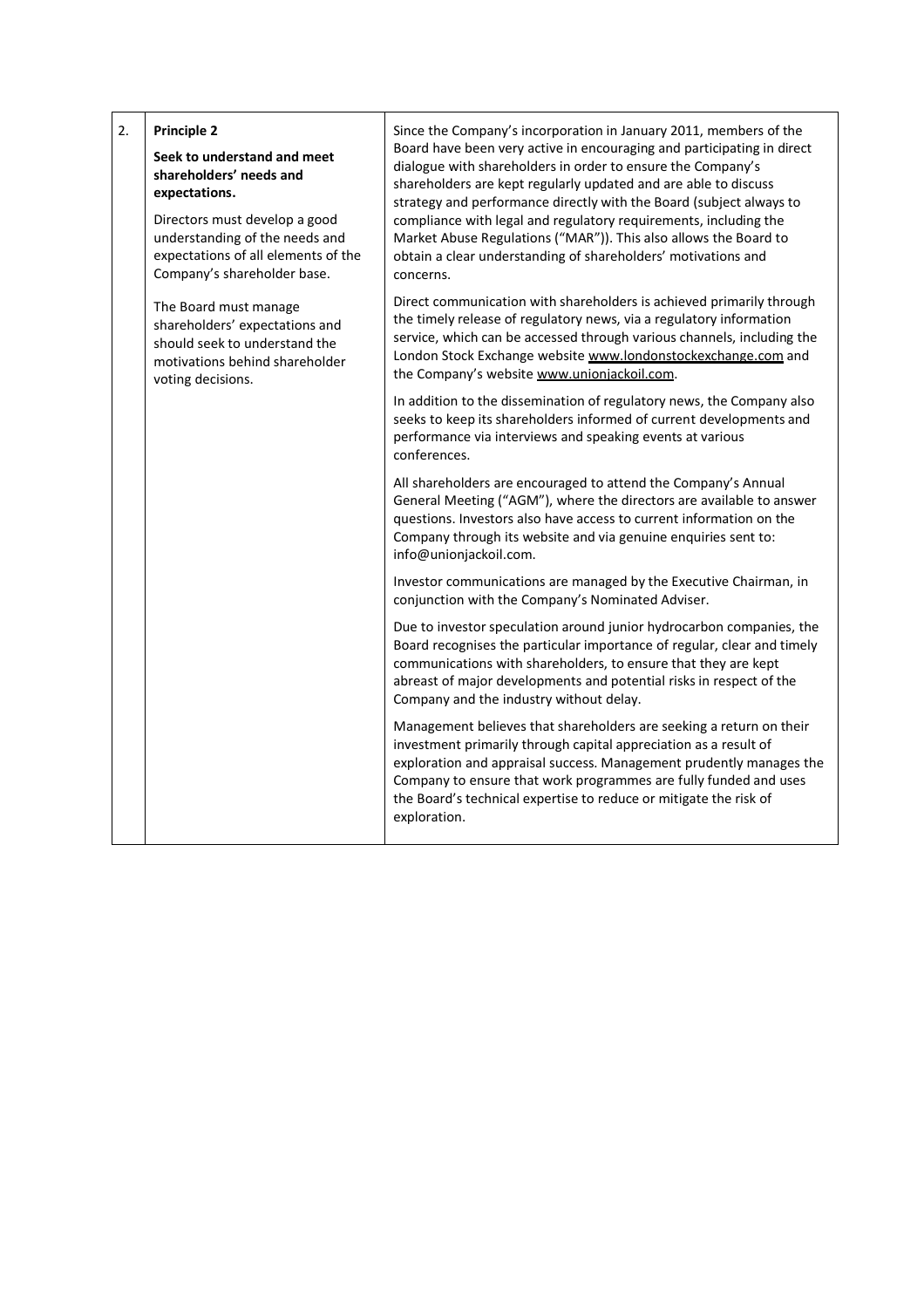| 3. | <b>Principle 3</b><br>Take into account wider<br>stakeholder and social<br>responsibilities and their<br>implications for long-term<br>success.                                                                                                                                                                                                                                                                                                                                                  | The Board is keenly aware of the local environment and the inhabitants<br>in which the Company's licence interests are situated. While the<br>Company does not manage these relationships directly on a day-to-day<br>basis, the Board works with the Company's JOA partners to ensure that<br>any queries or concerns any community members may have are swiftly<br>addressed and, at the same time, all community members are treated<br>with the respect and attention they deserve.                                                                                                                                                                                                                                                                                                                                                                                                                                                                                                                                                                                                                                                                                                                                                                                                                                                                                                                                                                                                                                              |
|----|--------------------------------------------------------------------------------------------------------------------------------------------------------------------------------------------------------------------------------------------------------------------------------------------------------------------------------------------------------------------------------------------------------------------------------------------------------------------------------------------------|--------------------------------------------------------------------------------------------------------------------------------------------------------------------------------------------------------------------------------------------------------------------------------------------------------------------------------------------------------------------------------------------------------------------------------------------------------------------------------------------------------------------------------------------------------------------------------------------------------------------------------------------------------------------------------------------------------------------------------------------------------------------------------------------------------------------------------------------------------------------------------------------------------------------------------------------------------------------------------------------------------------------------------------------------------------------------------------------------------------------------------------------------------------------------------------------------------------------------------------------------------------------------------------------------------------------------------------------------------------------------------------------------------------------------------------------------------------------------------------------------------------------------------------|
|    | Long-term success relies upon<br>good relations with a range of<br>different stakeholder groups both<br>internal (workforce) and external<br>(suppliers, customers, regulators<br>and others). The Board needs to<br>identify the Company's<br>stakeholders and understand their<br>needs, interests and expectations.<br>Feedback is an essential part of all<br>control mechanisms. Systems need<br>to be in place to solicit, consider<br>and act on feedback from all<br>stakeholder groups. | The JOA partnerships act, via the Operators, to the highest standards<br>and operate in a safe and conscientious manner in respect of site safety<br>and environmental policies. Site operations are subject to scrutiny by<br>the North Sea Transition Authority, Environment Agency and the Health<br>and Safety Executive before commencement. The Operator adheres<br>diligently to all requirements for a safe working environment. All site<br>personnel are subject to all Health and Safety measures which include<br>induction courses before admission to site and the mandatory wearing<br>of safety equipment in order to ensure the wellbeing of site staff and<br>visitors.<br>As set out above, due to the specific nature of the Company's business,<br>the Company currently relies on three key JOA partners, Egdon<br>Resources U.K. Limited, Rathlin Energy (UK) Limited and Europa Oil &<br>Gas Limited, who manage and operate the Company's licence interests<br>on its behalf.<br>The Company takes its relationship with its JOA partners and its third<br>party professional advisers (both of whom it sees as its key<br>stakeholders) very seriously and the Board continues to discuss any<br>issues and queries the Company's JOA partners may have in an open,<br>direct and constructive manner.<br>The Company also acknowledges the importance of maintaining good<br>relations with its suppliers and creditors and it adheres to a strict policy<br>of settling all invoices in a timely manner. |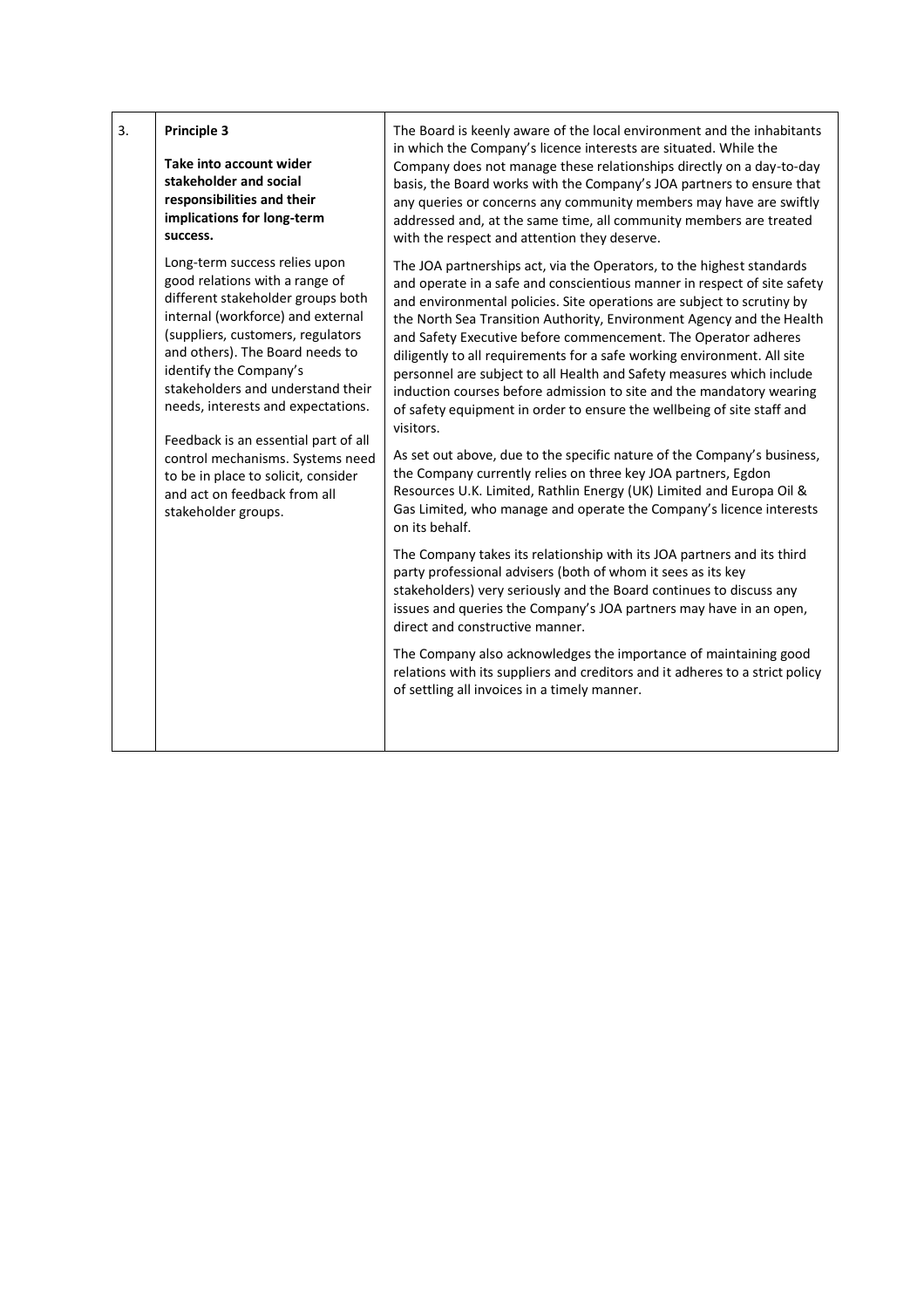| 4. | <b>Embed effective risk</b><br>management, considering both<br>opportunities and threats,<br>throughout the organisation.<br>The Board needs to ensure that<br>the Company's risk management<br>framework identifies and<br>addresses all relevant risks in order<br>to execute and deliver strategy.<br>Setting strategy includes<br>determining the extent of<br>exposure to the identified risks<br>that the Company is able to bear<br>and willing to take (risk tolerance<br>and risk appetite). | The management of the business and the execution of the Company's<br>strategy are subject to a number of risks. The Board ensures risks are<br>mitigated as far as reasonably practicable by performing a detailed<br>review of the issues pertaining to each significant decision. Significant<br>decisions are reviewed by the Board having consulted the Company's<br>professional third party advisers (be they legal, financial or technical).<br>The Board convenes on a regular basis, either by telephone or in<br>person on a formal basis to discuss risk management as explained<br>in Principle 5.<br>As with the majority of companies within the energy sector, the<br>business of oil and gas exploration and development includes varying<br>degrees of risk. These risks include operating reliance on third parties,<br>the ability to monetise discoveries, the price of products and the costs<br>of exploration and/or production.<br>The principal risks to the Company as well as the mitigation actions<br>by the Board are set out below:<br>Strategic risk: a weak or poorly executed acquisition and development<br>process fails to create shareholder value. This risk is mitigated through<br>performing a detailed technical review, both internally by management<br>and externally by advisers, for each investment which includes<br>valuation exercises on the potential return on capital invested.<br>Operational risk: operational events can have an adverse effect. The<br>main risk is the potential failure to obtain planning permission in<br>respect of the Company's licence interests. This risk is mitigated by the<br>appointment of specialist professional entities who work together to<br>compile planning applications designed to achieve a positive result.<br>On-site operational risks are managed by the site Operators, Egdon<br>Resources U.K. Limited, Rathlin Energy (UK) Limited and Europa Oil &<br>Gas Limited, who have, to date, safety records of the highest standard.<br>External Risk: lack of growth caused by political, industry or market<br>factors. The Company operates exclusively within the UK and the Board |
|----|-------------------------------------------------------------------------------------------------------------------------------------------------------------------------------------------------------------------------------------------------------------------------------------------------------------------------------------------------------------------------------------------------------------------------------------------------------------------------------------------------------|------------------------------------------------------------------------------------------------------------------------------------------------------------------------------------------------------------------------------------------------------------------------------------------------------------------------------------------------------------------------------------------------------------------------------------------------------------------------------------------------------------------------------------------------------------------------------------------------------------------------------------------------------------------------------------------------------------------------------------------------------------------------------------------------------------------------------------------------------------------------------------------------------------------------------------------------------------------------------------------------------------------------------------------------------------------------------------------------------------------------------------------------------------------------------------------------------------------------------------------------------------------------------------------------------------------------------------------------------------------------------------------------------------------------------------------------------------------------------------------------------------------------------------------------------------------------------------------------------------------------------------------------------------------------------------------------------------------------------------------------------------------------------------------------------------------------------------------------------------------------------------------------------------------------------------------------------------------------------------------------------------------------------------------------------------------------------------------------------------------------------------------------------------------------------------------------|
|    |                                                                                                                                                                                                                                                                                                                                                                                                                                                                                                       | considers that the UK onshore hydrocarbon arena offers political<br>security and excellent value under a regime with a very clearly spelt<br>out protocol giving the opportunity to develop assets unhindered. The<br>future ramifications of Brexit remain unknown, however, the directors<br>are of the opinion that there is no reason to believe there will be any<br>effect in respect of the Company's going concern status for the<br>foreseeable future.                                                                                                                                                                                                                                                                                                                                                                                                                                                                                                                                                                                                                                                                                                                                                                                                                                                                                                                                                                                                                                                                                                                                                                                                                                                                                                                                                                                                                                                                                                                                                                                                                                                                                                                               |
|    |                                                                                                                                                                                                                                                                                                                                                                                                                                                                                                       | Financial Risk: the lack of ability to meet financial obligations. The<br>Company has historically raised its funds through equity capital markets<br>by share issues and has not been involved in derivative instruments and<br>debt financing to meet its financial obligations.                                                                                                                                                                                                                                                                                                                                                                                                                                                                                                                                                                                                                                                                                                                                                                                                                                                                                                                                                                                                                                                                                                                                                                                                                                                                                                                                                                                                                                                                                                                                                                                                                                                                                                                                                                                                                                                                                                             |
|    |                                                                                                                                                                                                                                                                                                                                                                                                                                                                                                       | Product Price Risk: due to the nature of the periodic fluctuation of oil<br>prices, any such adverse fluctuation could potentially have an impact<br>on the Company's resulting return to its shareholders.                                                                                                                                                                                                                                                                                                                                                                                                                                                                                                                                                                                                                                                                                                                                                                                                                                                                                                                                                                                                                                                                                                                                                                                                                                                                                                                                                                                                                                                                                                                                                                                                                                                                                                                                                                                                                                                                                                                                                                                    |
|    |                                                                                                                                                                                                                                                                                                                                                                                                                                                                                                       | The Company also holds Directors' and Officers' Liability Insurance<br>cover and the Company is covered by the Operators' insurance policies<br>during drilling and other operational situations for specific projects.                                                                                                                                                                                                                                                                                                                                                                                                                                                                                                                                                                                                                                                                                                                                                                                                                                                                                                                                                                                                                                                                                                                                                                                                                                                                                                                                                                                                                                                                                                                                                                                                                                                                                                                                                                                                                                                                                                                                                                        |
|    |                                                                                                                                                                                                                                                                                                                                                                                                                                                                                                       |                                                                                                                                                                                                                                                                                                                                                                                                                                                                                                                                                                                                                                                                                                                                                                                                                                                                                                                                                                                                                                                                                                                                                                                                                                                                                                                                                                                                                                                                                                                                                                                                                                                                                                                                                                                                                                                                                                                                                                                                                                                                                                                                                                                                |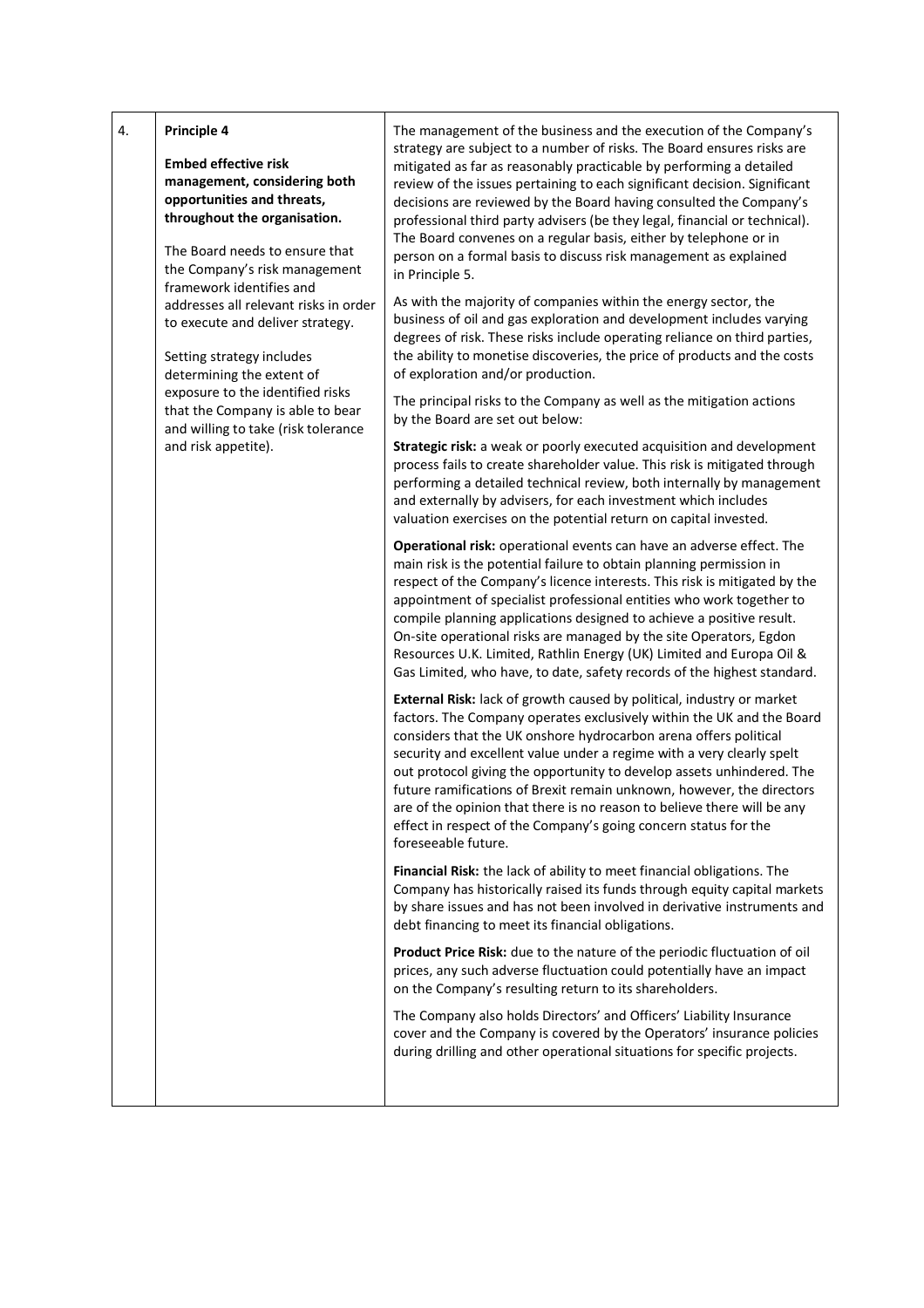| 5. | Principle 5                                                                                                                                                                                                                                                                                                                                                                                                                                                                                                                                                                                                                                                                                                                                                                                                                                                                                                                                                                                                                                                                                                                                                 | The Board consists of two executive directors, David Bramhill and                                                                                                                                                                                                                                                                                                                                                                                                                                                                                                                                                                                                                                                                                                                                                                                                                                                                                                                                                                                                                                                                                                                                                                                                                                                                                                                                                                                                                                                                                                                                                                                                                                                                                                                                                                                                                                                                                                                                                                                                                                                                                                                                                                                                                                                                                                                                                                                                                                                                                                                                                                                                                                                                                                                                              |
|----|-------------------------------------------------------------------------------------------------------------------------------------------------------------------------------------------------------------------------------------------------------------------------------------------------------------------------------------------------------------------------------------------------------------------------------------------------------------------------------------------------------------------------------------------------------------------------------------------------------------------------------------------------------------------------------------------------------------------------------------------------------------------------------------------------------------------------------------------------------------------------------------------------------------------------------------------------------------------------------------------------------------------------------------------------------------------------------------------------------------------------------------------------------------|----------------------------------------------------------------------------------------------------------------------------------------------------------------------------------------------------------------------------------------------------------------------------------------------------------------------------------------------------------------------------------------------------------------------------------------------------------------------------------------------------------------------------------------------------------------------------------------------------------------------------------------------------------------------------------------------------------------------------------------------------------------------------------------------------------------------------------------------------------------------------------------------------------------------------------------------------------------------------------------------------------------------------------------------------------------------------------------------------------------------------------------------------------------------------------------------------------------------------------------------------------------------------------------------------------------------------------------------------------------------------------------------------------------------------------------------------------------------------------------------------------------------------------------------------------------------------------------------------------------------------------------------------------------------------------------------------------------------------------------------------------------------------------------------------------------------------------------------------------------------------------------------------------------------------------------------------------------------------------------------------------------------------------------------------------------------------------------------------------------------------------------------------------------------------------------------------------------------------------------------------------------------------------------------------------------------------------------------------------------------------------------------------------------------------------------------------------------------------------------------------------------------------------------------------------------------------------------------------------------------------------------------------------------------------------------------------------------------------------------------------------------------------------------------------------------|
|    | Maintain the Board as a well-<br>functioning, balanced team led by<br>the Chairman.<br>The Board members have a<br>collective responsibility and legal<br>obligation to promote the<br>interests of the Company, and are<br>collectively responsible for<br>defining corporate governance<br>arrangements. Ultimate<br>responsibility for the quality of,<br>and approach to, corporate<br>governance lies with the chair of<br>the Board.<br>The Board (and any committees)<br>should be provided with high<br>quality information in a timely<br>manner to facilitate proper<br>assessment of the matters<br>requiring a decision or insight.<br>The Board should have an<br>appropriate balance between<br>executive and non-executive<br>directors and should have at least<br>two independent non-executive<br>directors. Independence is a Board<br>judgement.<br>The Board should be supported by<br>committees (e.g. audit,<br>remuneration, nomination) that<br>have the necessary skills and<br>knowledge to discharge their<br>duties and responsibilities<br>effectively.<br>Directors must commit the time<br>necessary to fulfil their roles. | Joseph O'Farrell, and two non-executive directors, Graham Bull and<br>Raymond Godson, who are responsible for the management of the<br>Company.<br>Raymond Godson and Graham Bull are classified as independent<br>directors. Although Ray Godson and Graham Bull hold shares and<br>options in the Company, these are considered to be de minimus and<br>are not deemed to affect their independent thought and judgement.<br>No members of the Board have other commitments that would prevent<br>them from spending as much time as required to ensure the aims and<br>best interests of the Company are met. Any changes to directors'<br>commitments and interests will be reported to and, where appropriate,<br>agreed with the rest of the Board.<br>The Board meets formally in person and by telephone multiple times<br>throughout the year, attendance of which has always been 100% since<br>the Company's incorporation. The Board also holds regular informal<br>project appraisal and strategy discussions, and meets every quarter,<br>on a formal basis, to review trading performance, budgets, ensure<br>adequate funding, set and monitor strategy, examine acquisition<br>opportunities and assess risks on an ongoing basis in respect of<br>operational projects.<br>The directors encourage a collaborative Board culture to ensure that<br>each decision reached is always in the Company's and its shareholders'<br>best interests and that any one individual opinion never dominates the<br>decision making process. The Board seeks, so far as possible, to achieve<br>decisions by consensus and all directors are encouraged to use their<br>independent judgement and to challenge all matters whether strategic<br>or operational. To date all decisions have been unanimous.<br>The Company's two non-executive directors hold shares and options<br>in the Company. The Board is satisfied that these shareholdings and<br>options are not "significant". Therefore, such shareholdings do not<br>contravene the provisions of the Code.<br>During 2021, the Board held six meetings, either by telephone or in<br>person.<br>There are no mandatory hours for directors to be available for<br>Company business. The executive directors and non-executive directors<br>are available for any Company business when it may arise.<br>The Board delegates certain decisions to an Audit Committee and a<br>Remuneration Committee. The Audit Committee has joint responsibility<br>for reviewing the year end accounts with the Auditor. The<br>Remuneration Committee reviews the remuneration of the executive<br>directors on an annual basis. Both committees are dedicated to<br>establish and maintain robust internal financial control systems for<br>the Company. |
|    |                                                                                                                                                                                                                                                                                                                                                                                                                                                                                                                                                                                                                                                                                                                                                                                                                                                                                                                                                                                                                                                                                                                                                             |                                                                                                                                                                                                                                                                                                                                                                                                                                                                                                                                                                                                                                                                                                                                                                                                                                                                                                                                                                                                                                                                                                                                                                                                                                                                                                                                                                                                                                                                                                                                                                                                                                                                                                                                                                                                                                                                                                                                                                                                                                                                                                                                                                                                                                                                                                                                                                                                                                                                                                                                                                                                                                                                                                                                                                                                                |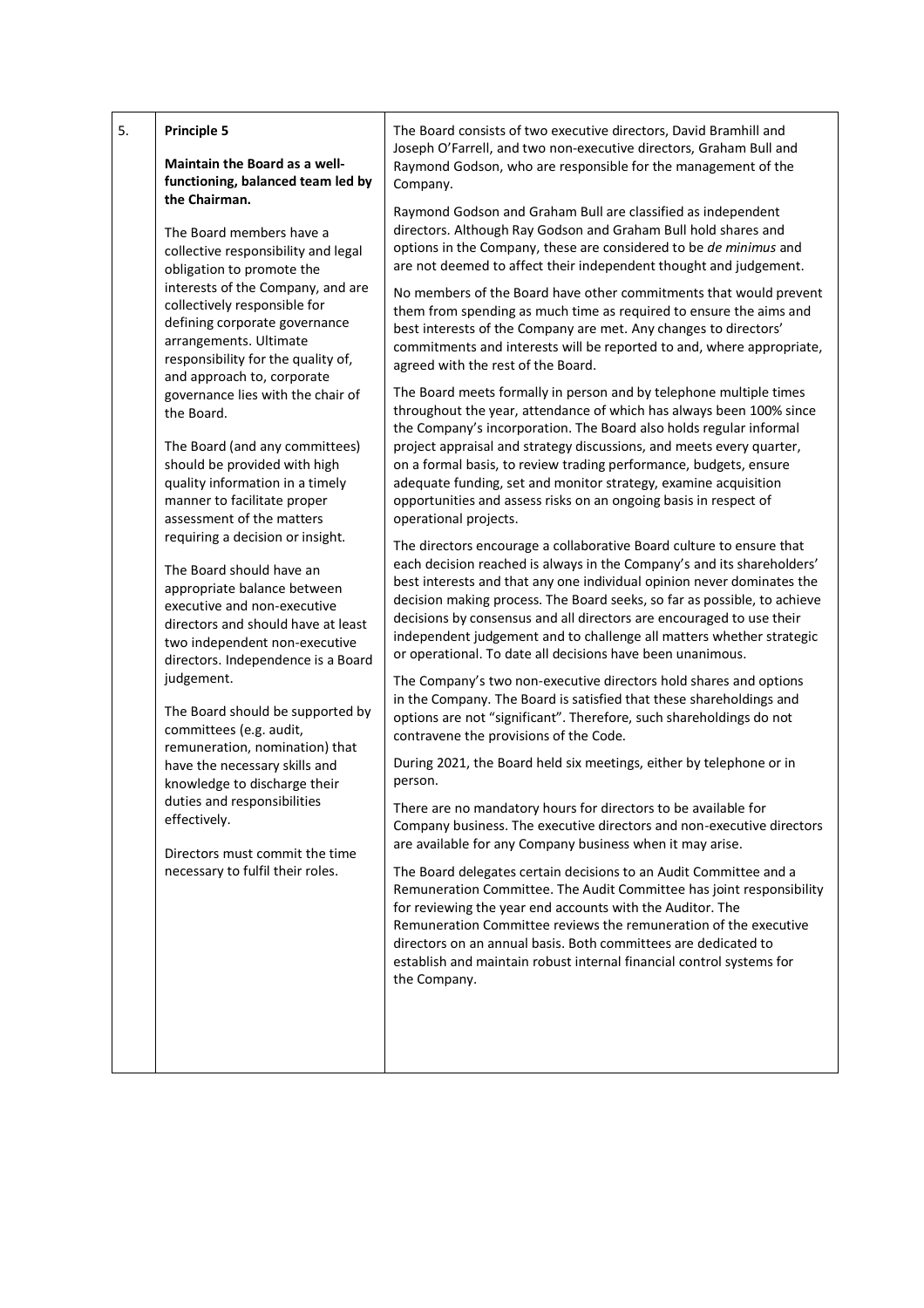| Principle 6 |
|-------------|
|             |

**Ensure that between them the directors have the necessary upto-date experience, skills and capabilities.**

The Board must have an appropriate balance of sector, financial and public markets skills and experience, as well as an appropriate balance of personal qualities and capabilities. The Board should understand and challenge its own diversity, including gender balance, as part of its composition.

The Board should not be dominated by one person or a group of people. Strong personal bonds can be important but can also divide a board.

As companies evolve, the mix of skills and experience required on the Board will change, and Board composition will need to evolve to reflect this change.

The current Board composition of the Company and each director's experience is set out in this report. The Board's view is that the directors have a variety of complementary experiences and skillsets, including experience of industry-specific technical, financial and public capital markets sectors. An overview of the directors are as follows:

#### **David Bramhill, Executive Chairman, 71**

Mr Bramhill has over 40 years' experience in the natural resources industry. Mr Bramhill has directed and managed several energy companies and was the former managing director of OilQuest Resources plc, subsequently acquired by EnCore Oil plc. Mr Bramhill was an executive director at the time of Nighthawk Energy plc's AIM flotation in March 2007 and a non-executive Chairman of Wessex Exploration plc when that company floated on AIM in March 2011. He resigned from these companies in 2010 and 2012 respectively.

Mr Bramhill had previously consulted in an engineering capacity for over 20 years on projects for Shell, ExxonMobil, Petrofina, BP and numerous other international energy companies.

## **Joseph O'Farrell, Executive Director, 70**

Mr O'Farrell has over 30 years' corporate experience in the hydrocarbon and mining industry. He has managed several energy companies and is a former director of OilQuest Resources plc and Nighthawk Energy plc, having been a director of these two companies at the time of their respective flotations on AIM. He has assisted a number of companies working in conjunction with corporate advisers in pre-IPO fundraising and project acquisition.

### **Graham Bull, Non-Executive Director, 76**

Mr Bull is a geologist with 51 years' of international oil and gas industry exploration experience. Following graduation from the University of Leicester in 1968 with a BSc Hons Geology he worked in Canada and held positions with Chevron, Dome Petroleum, Siebens Oil and Gas and Poco Petroleum and also provided exploration expertise to a Canadian drilling fund. He returned to the UK in 1982 taking the position as Chief Geologist to Sovereign Oil and Gas plc. In addition, Mr Bull has operated as a geological adviser for EnCore Oil plc (formerly OilQuest Resources plc), Premier Oil plc, Cirque Energy and DSM Energy. He is currently an exploration geological consultant working on Northwest Europe offshore and onshore United Kingdom and other international areas. Mr Bull is a member of the Petroleum Exploration Society of Great Britain, the American Association of Petroleum Geologists and a Fellow of the Geological Society of London.

Mr Bull is the Chairman of the Remuneration Committee and a member of the Audit Committee.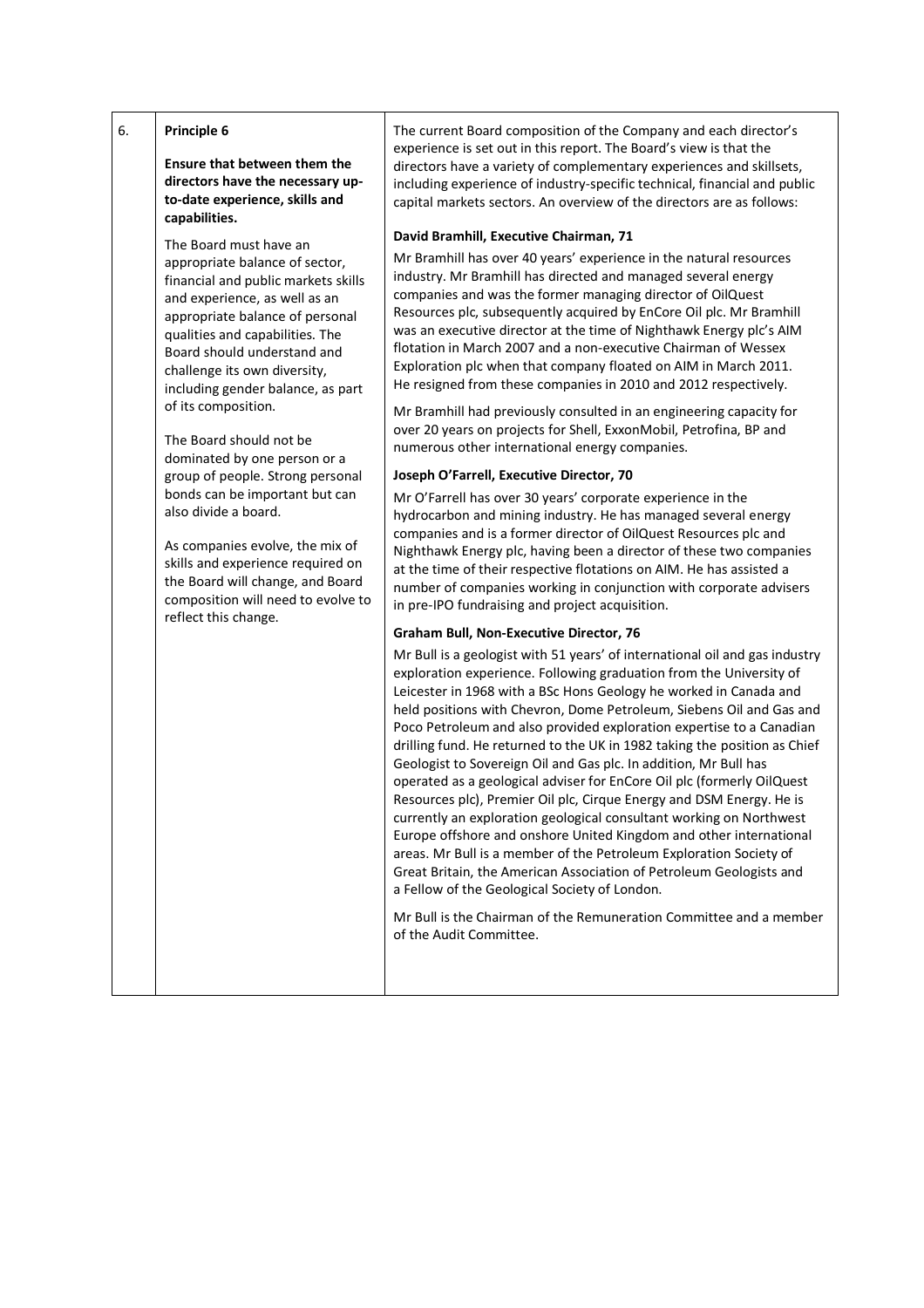| 6. | Principle 6 (continued) | Raymond Godson, Non-Executive Director, 78                                                                                                                                                                                                                                                                                                                                                                                                                                                                                                                                                                                                                                                                                                                                                                                                                                                                  |
|----|-------------------------|-------------------------------------------------------------------------------------------------------------------------------------------------------------------------------------------------------------------------------------------------------------------------------------------------------------------------------------------------------------------------------------------------------------------------------------------------------------------------------------------------------------------------------------------------------------------------------------------------------------------------------------------------------------------------------------------------------------------------------------------------------------------------------------------------------------------------------------------------------------------------------------------------------------|
|    |                         | Mr Godson is a chartered accountant with 43 years' experience in the<br>provision of oil and gas related services to energy companies. Mr<br>Godson joined the Rio Tinto group in 1973 where he spent 16 years<br>rising to become the financial and commercial director of the oil and<br>gas subsidiary RTZ Oil & Gas Limited. In 1988 he joined Teredo<br>Petroleum PLC ("Teredo") where he became the managing director in<br>1992. Following the takeover of Teredo in 1993, he became a full time<br>accountant in general practice, where the majority of his business has<br>been oil and gas related. Mr Godson acted as Company Secretary for<br>Fusion Oil & Gas plc from IPO to its takeover by Sterling Energy Plc. He<br>was subsequently company secretary for both Ophir Energy Plc and<br>Aurelian Oil & Gas Plc. He is currently an executive director of<br>Montrose Industries Limited. |
|    |                         | Mr Godson is the Chairman of the Audit Committee and a member of<br>the Remuneration Committee.                                                                                                                                                                                                                                                                                                                                                                                                                                                                                                                                                                                                                                                                                                                                                                                                             |
|    |                         | The directors are mindful of the need to ensure the Company has in<br>place a diverse Board that encompasses the right skills required to<br>ensure the Company's continued success, including creating an<br>atmosphere of constructive challenge and consensus for any decision<br>reached. As such, and given the current size of the Company, the Board<br>is of the opinion its composition and skillset is sufficient to maintain<br>and drive the long-term success for the Company's shareholders.                                                                                                                                                                                                                                                                                                                                                                                                  |
|    |                         | Each director takes his continued professional and technical<br>development seriously, so in order to ensure the Board keeps abreast<br>of the current challenges faced by the industry the Company operates<br>in, the directors attend both trade shows and technical sessions during<br>the course of any given year.                                                                                                                                                                                                                                                                                                                                                                                                                                                                                                                                                                                    |
|    |                         | The Board ensures it is well advised and supported by utilising a range<br>of external experts in various fields, and employs accountants, legal<br>counsel, a Company Secretary and a Nominated Adviser, in accordance<br>with the AIM rules. On the industry specific front, it also employs three<br>technical consultancies: Sotwell Exploration Ltd, Calderdale Geoscience<br>Limited and Oil & Gas Advisers Limited.                                                                                                                                                                                                                                                                                                                                                                                                                                                                                  |
|    |                         | Sotwell Exploration Ltd and Calderdale Geoscience Limited are<br>responsible for supplying technical advice on specific projects. Both<br>companies work closely with non-executive director, Graham Bull and<br>are responsible, on a permanent basis, for updating and reviewing<br>independently all technical information provided to the Company on its<br>key projects.                                                                                                                                                                                                                                                                                                                                                                                                                                                                                                                               |
|    |                         | Oil & Gas Advisers Limited provides a financial overview in respect of<br>due diligence on potential project acquisitions and ongoing economics<br>of our key projects.                                                                                                                                                                                                                                                                                                                                                                                                                                                                                                                                                                                                                                                                                                                                     |
|    |                         | Matthew Small is Company Secretary and, via an established<br>accounting entity, Berkeley Hall Marshall Limited, represents the<br>Company as de facto financial controller, working closely with the<br>Executive Chairman and the Audit and Remuneration Committees.                                                                                                                                                                                                                                                                                                                                                                                                                                                                                                                                                                                                                                      |
|    |                         |                                                                                                                                                                                                                                                                                                                                                                                                                                                                                                                                                                                                                                                                                                                                                                                                                                                                                                             |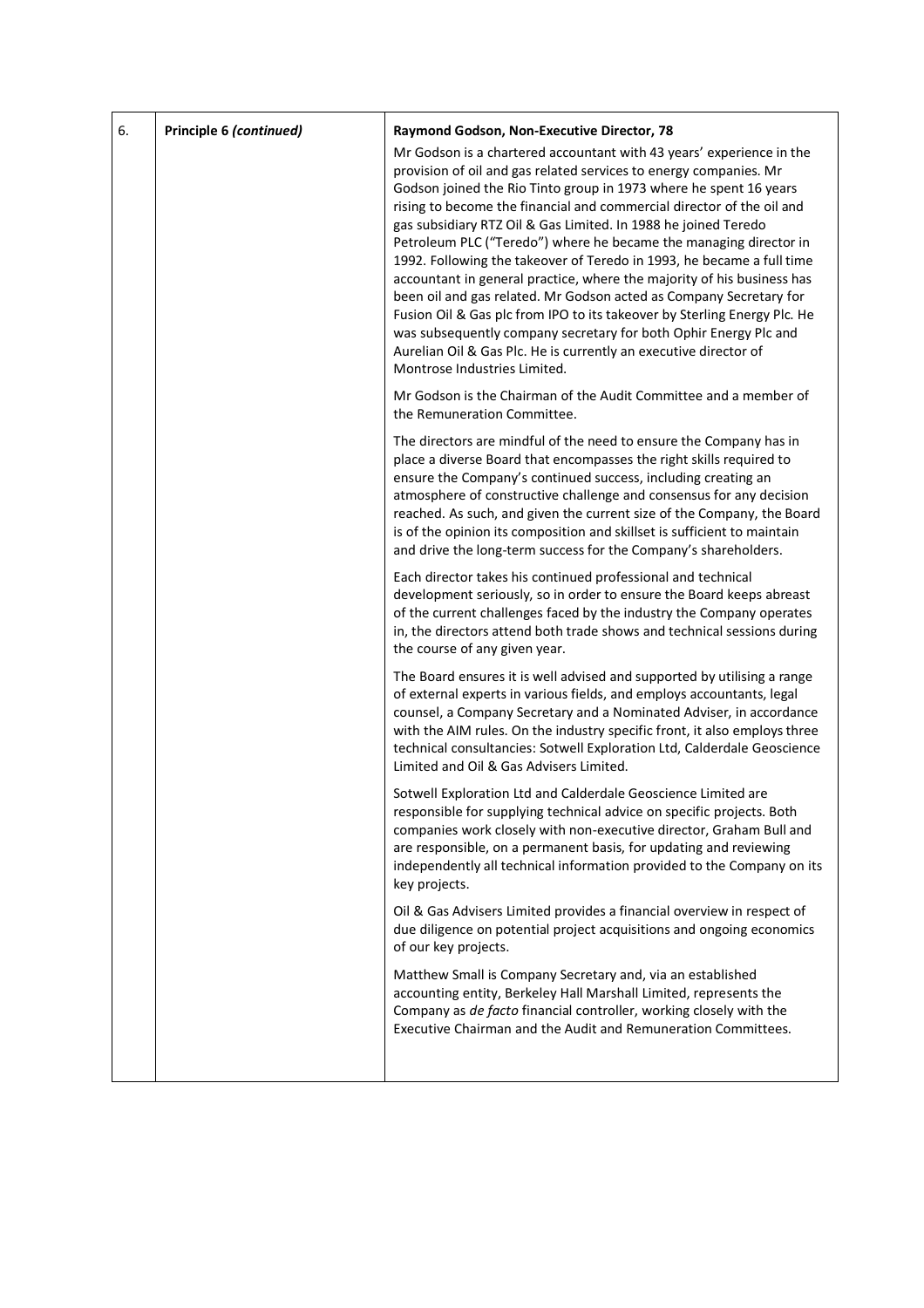| 7.<br>Principle 7<br><b>Evaluate Board performance</b><br>based on clear and relevant<br>objectives, seeking continuous<br>improvement.<br>The Board should regularly review<br>the effectiveness of its<br>performance as a unit, as well as<br>that of its committees and the<br>individual directors.<br>The Board performance review<br>may be carried out internally or,<br>ideally, externally facilitated from<br>time to time. The review should<br>identify development or mentoring<br>needs of individual directors or the<br>wider senior management team.<br>It is healthy for membership of the<br>Board to be periodically refreshed.<br>Succession planning is a vital task<br>for the board. No member of the<br>Board should become<br>indispensable.                                                                                                                                                                                                                     | While the Board is very much aware of the needs of the Company in<br>ensuring effectiveness of Board performance and the periodic<br>refreshment of the composition of the Board, the Board believes that<br>due to the Company's current size and its current corporate culture of<br>constructive challenge and consensus on each decision reached, the<br>procedures already in place are sufficient for monitoring Board<br>performance and no external performance reviews are required at this<br>time. This will be kept under review.<br>The Board is also of the opinion that the Company has appropriate<br>measures in place to ensure any refreshment of the Board occurs in<br>a timely manner, and always with the best interests of the shareholders<br>in mind.                                                                                                                                                                                                                                                                                                                                                                                                                                                                                                                                                                                                                                                                                                                                                                                                                                                                                                                                                                                              |
|---------------------------------------------------------------------------------------------------------------------------------------------------------------------------------------------------------------------------------------------------------------------------------------------------------------------------------------------------------------------------------------------------------------------------------------------------------------------------------------------------------------------------------------------------------------------------------------------------------------------------------------------------------------------------------------------------------------------------------------------------------------------------------------------------------------------------------------------------------------------------------------------------------------------------------------------------------------------------------------------|------------------------------------------------------------------------------------------------------------------------------------------------------------------------------------------------------------------------------------------------------------------------------------------------------------------------------------------------------------------------------------------------------------------------------------------------------------------------------------------------------------------------------------------------------------------------------------------------------------------------------------------------------------------------------------------------------------------------------------------------------------------------------------------------------------------------------------------------------------------------------------------------------------------------------------------------------------------------------------------------------------------------------------------------------------------------------------------------------------------------------------------------------------------------------------------------------------------------------------------------------------------------------------------------------------------------------------------------------------------------------------------------------------------------------------------------------------------------------------------------------------------------------------------------------------------------------------------------------------------------------------------------------------------------------------------------------------------------------------------------------------------------------|
| <b>Principle 8</b><br>8.<br>Promote a corporate culture that<br>is based on ethical values and<br>behaviours.<br>The Board should embody and<br>promote a corporate culture that is<br>based on sound ethical values and<br>behaviours and use it as an asset<br>and a source of competitive<br>advantage.<br>The policy set by the Board should<br>be visible in the actions and<br>decisions of the chief executive and<br>the rest of the management team.<br>Corporate values should guide the<br>objectives and strategy of the<br>Company.<br>The culture should be visible in<br>every aspect of the business,<br>including recruitment,<br>nominations, training and<br>engagement. The performance and<br>reward system should endorse the<br>desired ethical behaviours across<br>all levels of the Company.<br>The corporate culture should be<br>recognisable throughout the<br>disclosures in the Annual Report,<br>website and any other statements<br>issued by the Company. | The directors recognise that their decisions regarding strategy and risk<br>will impact the corporate culture of the Company as a whole and that<br>this will impact the performance of the Company. The Board seeks to<br>embody and promote a corporate culture that is based on sound ethical<br>values as it believes the tone and culture set by the Board impacts all<br>aspects of the Company, including the way that employees and other<br>stakeholders behave.<br>The Company has adopted a share dealing code which is appropriate<br>for a company whose securities are traded on AIM and is in accordance<br>with the requirements of MAR.<br>The Board believes that, as evidenced through the disclosures made<br>throughout this statement, its corporate governance regime and culture<br>are at the core of its operations and are appropriate given the current<br>size of the Company.<br>Furthermore, through its interaction with its stakeholders and in the<br>communities in which it operates (described above), it maintains a<br>collaborative and constructive dialogue that embodies a dynamic,<br>accessible, open door and vibrant corporate culture.<br>The Company's corporate culture is monitored/assessed regularly,<br>taking on board immediately any changes made by AIM Rule 26 and<br>where advisers may advise. All financial transactions are reviewed<br>independently by Berkeley Hall Marshall Limited. An anti-bribery policy is<br>in place.<br>As such, and taking into account the Board interaction with each of its<br>professional advisers described above, the Board is satisfied that its<br>governance regime is more than adequate given the size of the<br>Company, its shareholder base and business pipeline. |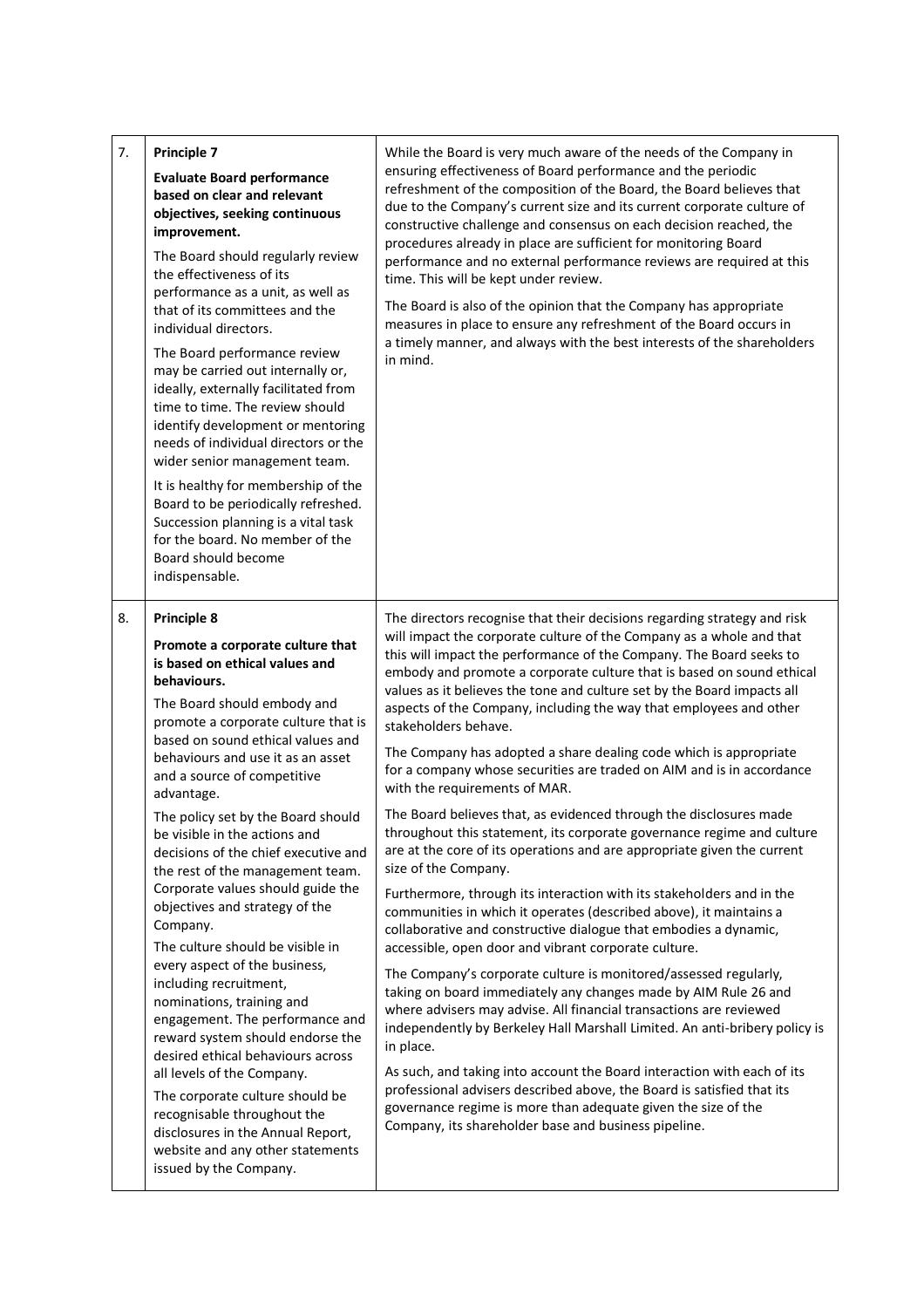| 9. | Principle 9<br><b>Maintain governance structures</b><br>and processes that are fit for<br>purpose and support good                                                                                                                  | As disclosed throughout this statement, the Company maintains and<br>employs robust corporate governance practices to support an effective<br>and collaborative Board, always working in the best interests of its<br>shareholders.                                                                                                                                                                             |
|----|-------------------------------------------------------------------------------------------------------------------------------------------------------------------------------------------------------------------------------------|-----------------------------------------------------------------------------------------------------------------------------------------------------------------------------------------------------------------------------------------------------------------------------------------------------------------------------------------------------------------------------------------------------------------|
|    | decision-making by the Board.                                                                                                                                                                                                       | The roles of the individual Board members are as follows:                                                                                                                                                                                                                                                                                                                                                       |
|    | The Company should maintain<br>governance structures and<br>processes in line with its corporate<br>culture and appropriate to its:                                                                                                 | • The Executive Chairman, David Bramhill, is responsible for running<br>the business of the Board, ensuring strategic focus and direction and<br>for managing investor communications                                                                                                                                                                                                                           |
|    | size and complexity; and<br>$\bullet$                                                                                                                                                                                               | • The Executive Director, Joseph O'Farrell, is responsible for assisting<br>the Executive Chairman to execute the Board's strategy and<br>coordinating corporate finance activities                                                                                                                                                                                                                             |
|    | capacity, appetite and<br>$\bullet$<br>tolerance for risk.<br>The governance structures should<br>evolve over time in parallel with its<br>objectives, strategy and business<br>model to reflect the development<br>of the Company. | The Non-Executive Director, Graham Bull, is a petroleum geologist<br>and is responsible for identifying and evaluating potential projects<br>and to provide technical oversight of the Company's existing projects.<br>Mr Bull chairs the Remuneration Committee                                                                                                                                                |
|    |                                                                                                                                                                                                                                     | • The Non-Executive Director, Raymond Godson, is a Chartered<br>Accountant who has abundant experience in the oil & gas industry.<br>Mr Godson chairs the Audit Committee                                                                                                                                                                                                                                       |
|    |                                                                                                                                                                                                                                     | Two Board committees are in place to ensure control over the<br>Company's financial reporting processes and directors' remuneration.<br>Details of the two Board committees are as follows:                                                                                                                                                                                                                     |
|    |                                                                                                                                                                                                                                     | <b>The Audit Committee</b>                                                                                                                                                                                                                                                                                                                                                                                      |
|    |                                                                                                                                                                                                                                     | The Audit Committee comprises Raymond Godson, who acts as its<br>Chairman, and Graham Bull. The Audit Committee is responsible for<br>considering a wide range of financial matters which include the<br>reviewing of Half Yearly and Annual Reports, discussions with the<br>Auditor, share placing agreements and the oversight of internal controls<br>and new accounting standards relevant to the Company. |
|    |                                                                                                                                                                                                                                     | This Committee also provides a forum for reporting by the Company's<br>auditor. The executive directors may attend meetings by invitation.                                                                                                                                                                                                                                                                      |
|    |                                                                                                                                                                                                                                     | <b>The Remuneration Committee</b>                                                                                                                                                                                                                                                                                                                                                                               |
|    |                                                                                                                                                                                                                                     | The Remuneration Committee comprises Graham Bull, who acts as its<br>Chairman, and Raymond Godson.                                                                                                                                                                                                                                                                                                              |
|    |                                                                                                                                                                                                                                     | The current executive director remuneration package comprises basic<br>salary and share options. Directors' remuneration for the year<br>is noted in the Directors' Report in the Company's Annual Report.                                                                                                                                                                                                      |
|    |                                                                                                                                                                                                                                     | The remuneration of non-executive directors is determined by the<br>executive directors.                                                                                                                                                                                                                                                                                                                        |
|    |                                                                                                                                                                                                                                     | Due to the size of the Company, it is not considered necessary to have a<br>separate Nominations Committee at this time. Instead this role is fulfilled<br>by the Board as a whole. The Board also reserves to itself the process by<br>which a new director is appointed.                                                                                                                                      |
|    |                                                                                                                                                                                                                                     | Each committee has access to such resources, information and advice as<br>it deems necessary, at the cost of the Company, to enable the committee<br>to discharge its duties.                                                                                                                                                                                                                                   |
|    |                                                                                                                                                                                                                                     | The Board intends that the Company's governance structures will evolve<br>over time in parallel with its objectives, strategy and business model to<br>reflect the development of the Company.                                                                                                                                                                                                                  |